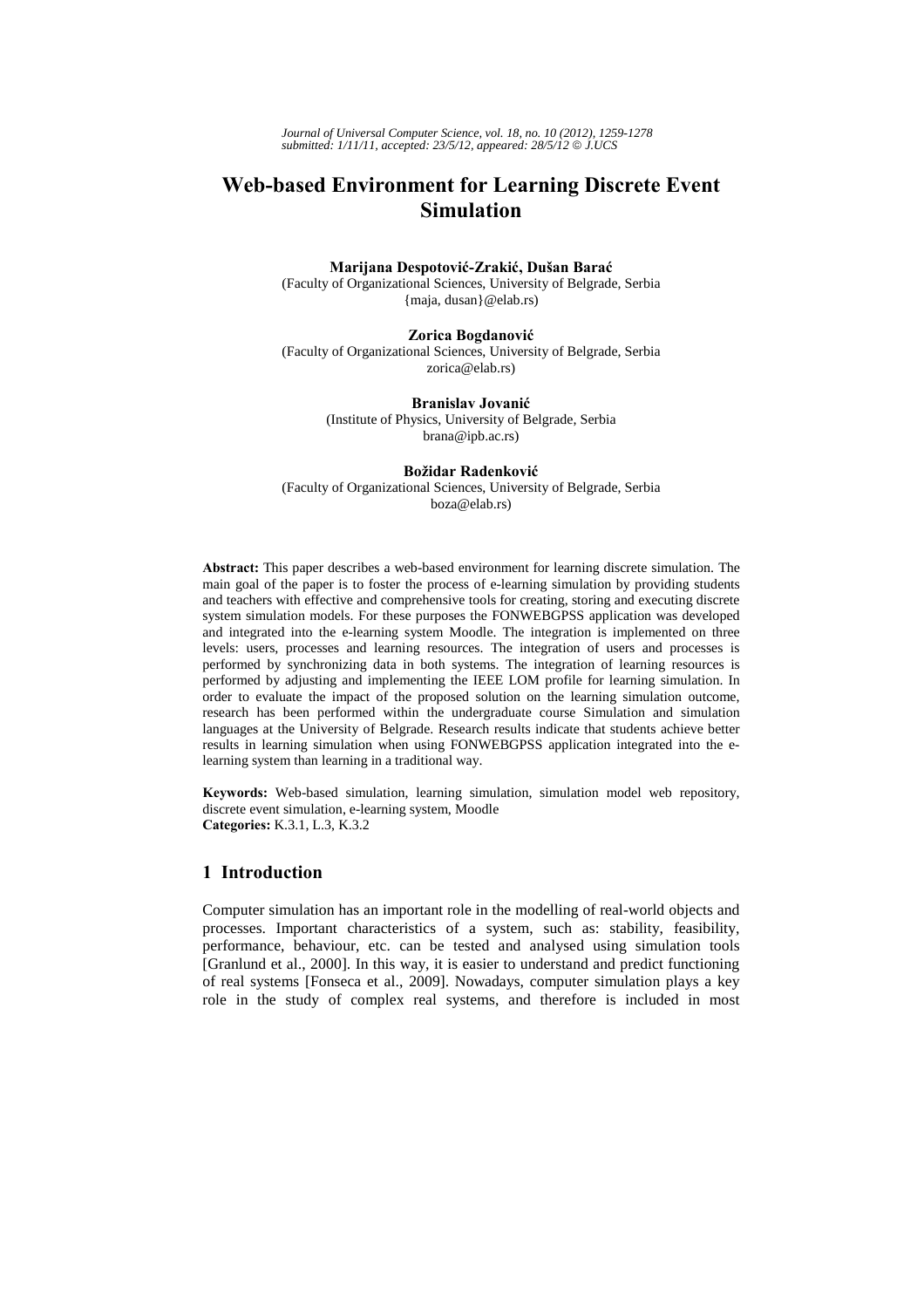engineering curricula [Kincaid and Westerlund, 2009]. Hence the need for effective simulation tools that ensure a simple and prompt creation of simulation models [Radenkovic and Markovic, 1999].

The main purpose of a software system for learning simulation is to enable cheap and easy learning and practicing environment, particularly suited for students of engineering. However, the majority of simulation tools have limitations such as platform dependence, high costs, maintenance difficulties, and limited reusability [Kuljis and Paul, 2000].

Ubiquitous Internet technologies provide numerous possibilities for improvement within the area of modelling and simulation. A Web-based simulation enables the simulation to be carried out over the Internet using a standard web browser and other resources and technologies offered by the Internet. [Byrne et al., 2010][Kuljisand Paul, 2003]. A Web-based simulation is defined as the use of resources and technologies offered by the Internet for ensuring an interaction with the client and server modelling and simulation tools. The main advantages of the web-based simulation approach are the following: efficient maintenance, increased integration, wide availability, interactivity, controlled access, collaboration, cross platform compatibility, and interoperability [Levytskyy et al., 2009] [Atri et al., 2008]. During the last decade, there has been much research related to developing tools, languages and methods for web based simulation [Fonseca et al., 2009] [Rossetti et al., 2009] [Tao et al., 2006].

Computer simulation has been studied for many years at the Faculty of Organizational Sciences, University of Belgrade within the scope of the Simulation and simulation languages course of study. The concept of e-learning can be successfully applied to learning simulations [Gaffney C., et al. 2010]. The crucial idea of this paper is based on developing a new web-based environment for learning discrete event simulation and integrating it in the system of e-learning based on the Moodle learning management system (hereinafter Moodle LMS).

In section 2, main aspects and considerations in teaching discrete event simulation in e-learning environment have been described. Section 3 contains details on the design and implementation of the FONWEBGPSS application, as well as on the integration with Moodle learning management system. Results of the evaluation of the developed environment for e-learning simulation are given in Section 4. Finally, the summarized benefits of the developed application, as well as future research directions are given in Conclusion.

# **2 Teaching discrete event simulation**

A discrete system is one in which the state variable change only at a discrete set of points in time, while in a continuous system the state variables change continuously over time [Banks et al., 2010]. Complex systems such as: supply chain management systems, supermarkets, hospitals, airports, banks, factories, etc. where changes of the system's state occur at discrete points of time, are typical examples of discrete event systems. Discrete simulation provides engineering students with an opportunity to test and investigate various types of systems, look into the structure and interactions among the system components, analyze the design and implementation of the system, verify different solutions and environments, test system performances, etc. These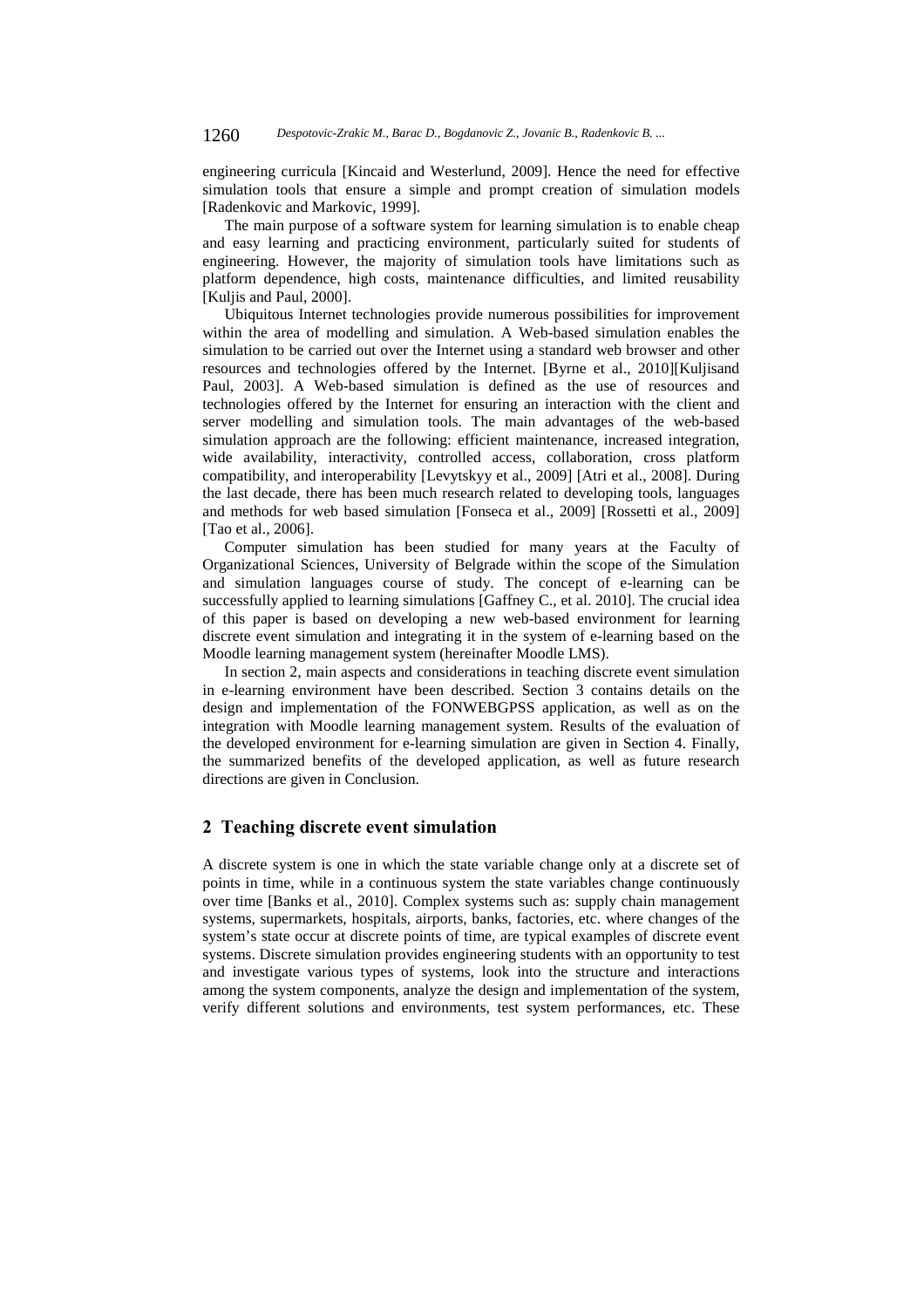tasks are also important for students of information systems and technologies because they can learn to design many complex information systems and applications that include a variety of requirements. Acquired knowledge from modelling and simulation of real-life problems improves students' results in software solution development.

# **2.1 Software and languages for discrete event simulation**

The major issue in the realization of courses that deal with discrete event simulation is to find the appropriate language and tools for simulation.

The GPSS (General Purpose Simulation System) is a language interpreter for executing the simulation of discrete, stochastic systems [Stahl, 2001]. In the GPSS, the language model is created by language commands [Charalambides, 1984]. Each program in the GPSS is described through processes, sequences of activities and operations that should be executed on the different attributes of the model. Widely known versions of the GPSS language for personal computers are: GPSS World [Cox, 1991]. GPSS/PC [Chisman, 1993], GPSS/H [Abed et al., 1985].

GPSS/FON [Radenkovic and Markovic, 1999] is an implementation of the GPSS language created in the Laboratory for simulation, at the Faculty of Organizational Sciences, University of Belgrade. Due to its simplicity, a quick and easy model debugging, the GPSS/FON language has been successfully implemented in teaching the Simulation and simulation languages course for many years. One of the main reasons for implementing our own version of the GPSS simulator was related to cost of licenses for commercial GPSS implementations. Licenses would have to be provided for more than 100 computers at the Faculty of Organizational Sciences and for more than 300 students each year. The GPSS/FON application is free and both installation and source code can be downloaded from our website. The GPSS/FON application is also used at other Faculties within the University of Belgrade.

However, during the period of exploitation, we have noticed some of GPSS/FON disadvantages. The basic problem with GPSS/FON is that it is a desktop application, therefore it needs to be compatible with the operating system of students' computers. With each new version of the operating system it is possible that a new version of GPSS/FON be required. Another disadvantage of the GPSS/FON is that as a desktop application it can hardly be integrated with the e-learning system Moodle.

In order to overcome these disadvantages, we have developed a new application, named FONWEBGPSS. The architecture and implementation of FONWEBGPSS application are described in Section 3.

### **2.2 Course description**

The FONWEBGPSS application is used for teaching discrete event simulation in the scope of the Simulation and simulation languages study course. The course is organized at the fourth year of undergraduate studies in the area of information systems and Internet. Before attending this course, students are obliged to take several exams in the field of programming and are familiar with programming concepts and several programming languages (Java, C). The course deals with the basic concepts and applications of computer simulation.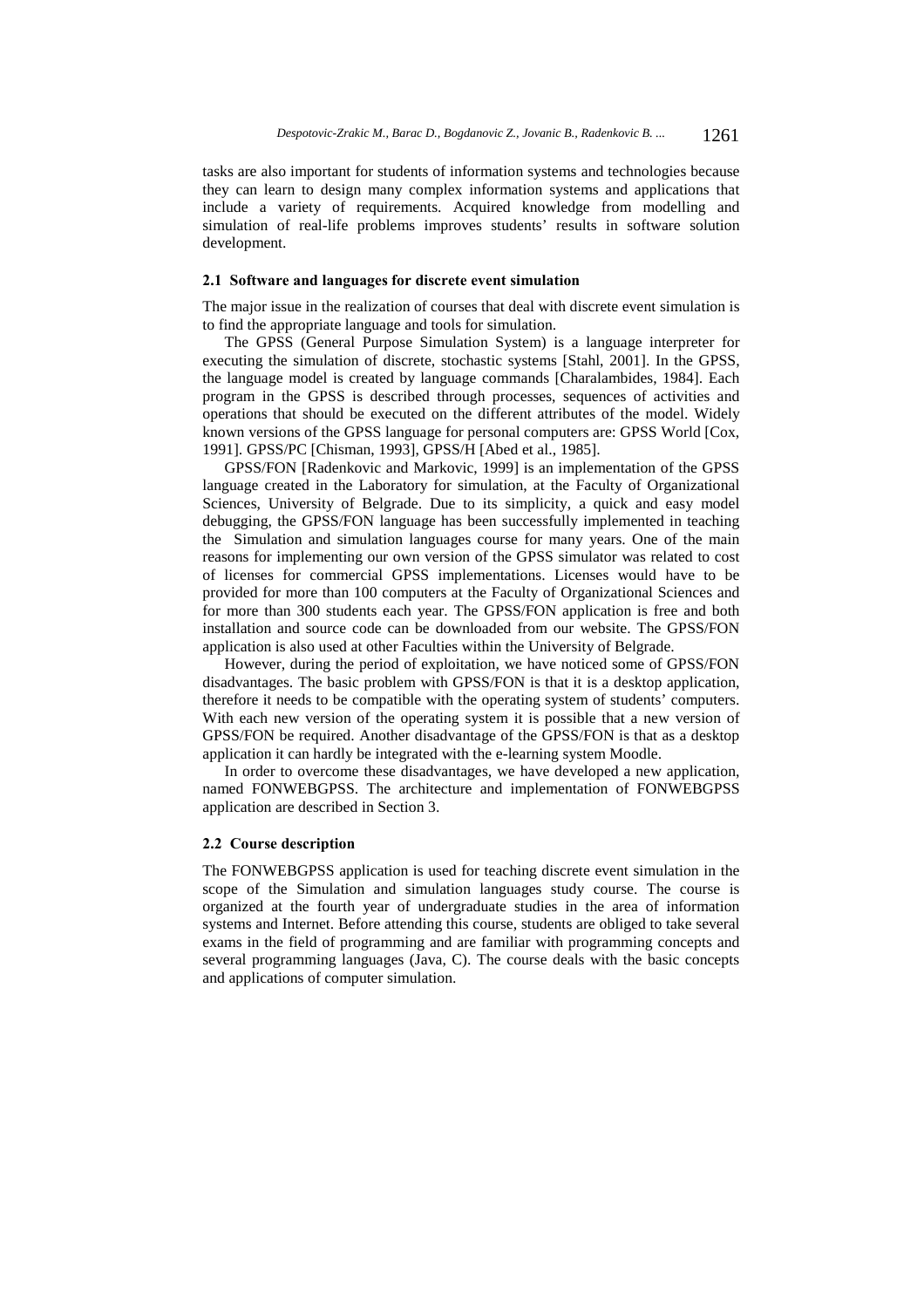#### 1262 *Despotovic-Zrakic M., Barac D., Bogdanovic Z., Jovanic B., Radenkovic B. ...*

The course is realized using the combination of traditional classroom-based teaching and e-learning technologies, i.e. blended learning [Dondi C, 2009]. The Moodle learning management system has been used for synchronizing teaching activities and managing online courses. The Moodle LMS provides teachers and students with communication and collaboration framework that supports features, such as: e-mail, messaging, forum, notice boards, calendars, evaluation reviews. This can increase the interaction among students and between students and instructors. Learning resources are presented through tutorials, multimedia presentations, online lessons, examples, etc.

The course curriculum contains three main areas: discrete event simulation, continuous simulation, and 3D simulation. Students create their own models and solutions for real-life problems related to the areas of business, industry, economy, etc. Students' work during the course is evaluated through five projects, which are scheduled in the course of the semester. Three projects cover the area of discrete event simulation, while the forth project is within the area of continuous simulation. The last one deals with 3D modelling. Using appropriate simulation tools in solving practical problems motivates students and contributes to overcoming possible problems with mathematical difficulties.

#### **2.3 SCORM compliant repository for learning simulation**

Recently, there have been a lot of reasearch in the area of web-based learning related to establishing standards and creating learning content in a common way. The Sharable Content Object Reference Model brings together the existing e-learning standards in a single distributable package. The SCORM provides a structured design pattern related to the creation of interchangeable educational material. The SCORM supports integration of learning resources with the learning management system [Chang et al., 2004][Zhu, 2007].

The creation of well structured descriptions of learning resources is a critical issue in developing e-learning systems. These descriptions should enhance creation, retrieval, delivery, and reusing of learning resources. Metadata provide a common nomenclature for learning resources to communicate and exchange with others in a common way. A good metadata model needs completeness, carefulness and flexibility [Chang et al., 2004]. The most used metadata model is the IEEE LTSC LOM. It defines nine categories to describe learning resources [Learning Technology Standards Committee of the IEEE, 2002]. The categories include: General, Classification, Annotation, Lifecycle, Technical, Meta Metadata, Educational, Relation and Rights. According to the IEEE, a learning object is "any entity, digital or non-digital, that may be used for learning, education or training". The LOM data model defines which attributes of a learning object should be described and what vocabulary should be used in these descriptions.

Every course that teaches simulation includes a variety of simulation models. This study aims to create a simulation model repository, where all the models should be available via web. Repositories enable users to store, manage and efficiently access learning resources [Namuth et al., 2005]. However, the existing standards do not provide enough attributes to treat simulation models as learning objects. This makes their integration into learning resources repository a hard task. Each learning object repository covers a particular area of interest. Accordingly, when creating learning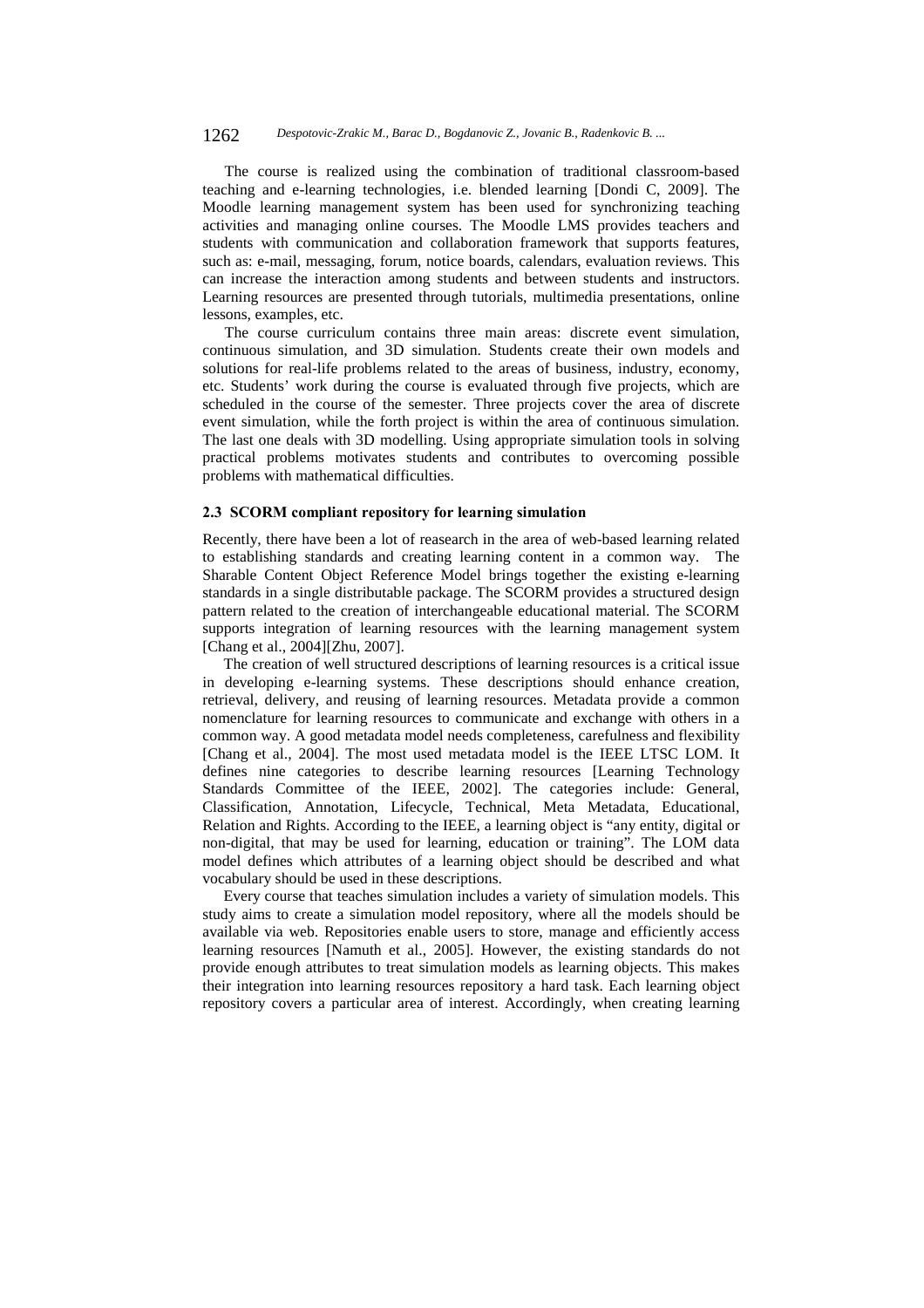objects, teachers should take into consideration which group of attributes, i.e., metadata elements and value sets is appropriate to be included in the learning objects. The specification of these metadata elements and value sets is called an "application profile". Profiles are used to adapt metadata specifications and vocabularies to the requirements of the local community [Najjar et al., 2003]. The creation of an application profile allows the community of users to specify which elements and vocabularies they will use.

In this paper we address this issue, that is, we propose an IEEE LOM Computer Simulation Learning Application Profile that can be used for tagging computer simulation learning resources. We have identified controlled vocabularies that can indicate possible extensions to the IEEE LOM Standard concerning science curriculum properties. Further, we created an online repository of computer simulation examples.

There are three permitted approaches to extend the LOM within a SCORM manifest file [Mason, 2006]: (a) new metadata elements, (b) new vocabulary values, and (c) the reference of an internal or external XML file using a location element. As proposed in literature, the best solution is to extend vocabulary values [Sampson and Zervas, 2008][CLEO Collaborative Partners, 2003]. The process of creating Computer Simulation Learning Application Profile is presented in Figure 1.



*Figure 1: Creating computer simulation application profile* 

The first step includes a thorough analysis of IEEE LOM categories, attributes and vocabulary sets. The main areas of computer simulation studies are related to: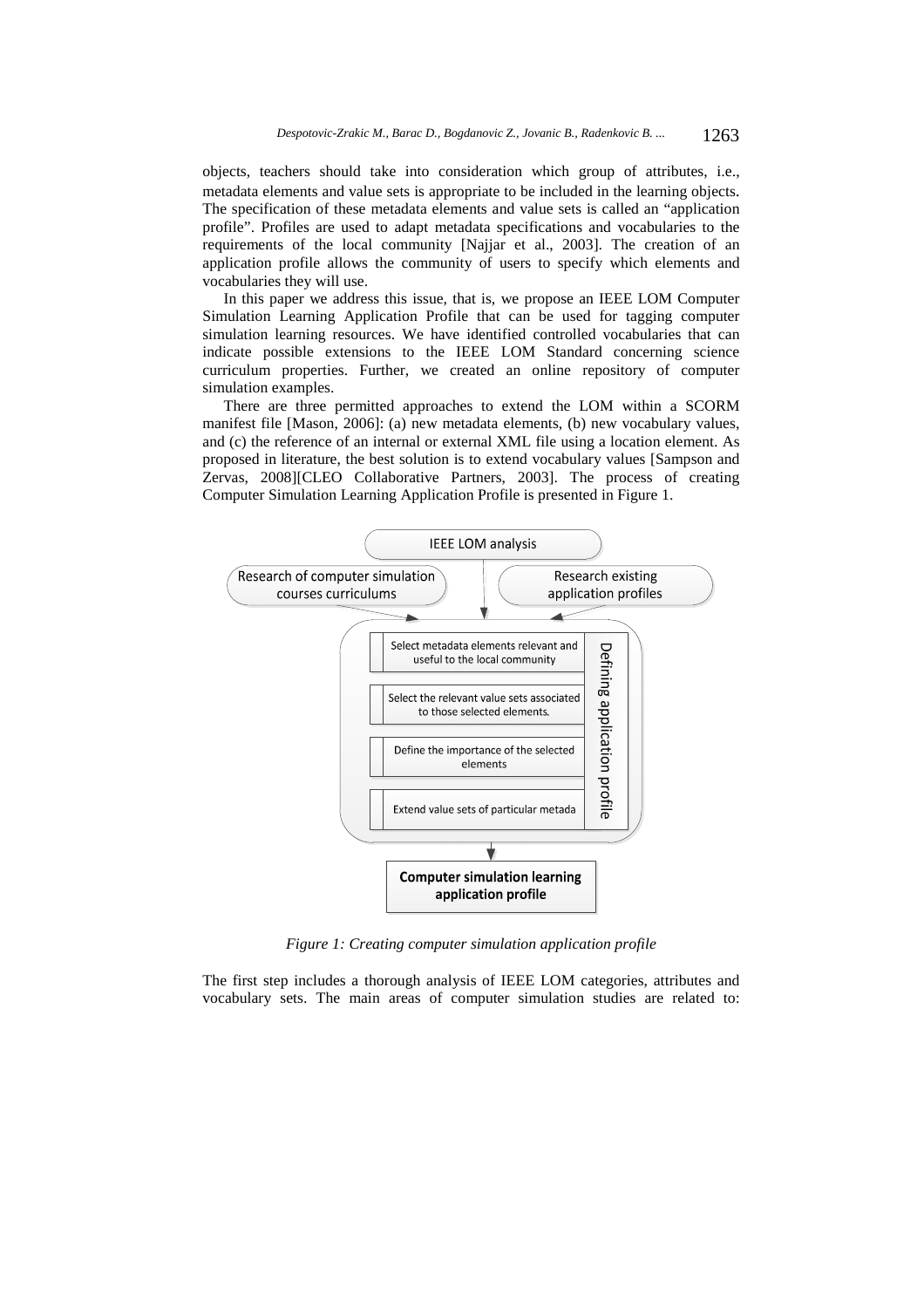continuous simulation, discrete event simulation and 3D modelling. The existing application profiles extend the SCORM LOM mainly with respect to Classification category or by making some elements optional [Mason, 2006]][CLEO Collaborative Partners, 2003][Zhu, 2007]. These extensions are implemented through adding new elements into a particular category or by extending element vocabularies [Learning Technology Standards Committee of the IEEE, 2002]. A vocabulary is a recommended list of appropriate values for the element.

The created computer simulation application profile is presented in Figure 2. Four categories are defined as mandatory: General, Technical, Educational and Classification, while the others are optional. The IEEE LOM Classification category describes a learning object in relation to a particular classification system. Our application profile adds controlled vocabularies *Type of simulation* and *Application area* to sub-element *9.1 Purpose*. The *Type of simulation* vocabulary has three different states: continuous simulation, discrete event simulation and 3D modelling. For each of the states, a further explanation through *problem type* value set is given. For instance, discrete event simulation models studied in the scope of the Simulation and simulation languages course can be grouped into three types: one serving place and one process, two or more serving places and one process, and parallel processes. The *Application area* defines business or scientific area where simulation model could be applied (industry, information system, market, etc.)



*Figure 2: Computer simulation application profile* 

Each example of the simulation is presented as SCORM PIF [Chang et al., 2004]. The manifest itself is an independent XML file that must be named *imsmanifest.xml*. It describes four parts of the learning object: metadata, organizations, resources and sub-manifests. As recommended by the IMS CP, the manifest should be stored at the directory top level, from where other sub-folders are created and organized along with the physical files of the learning unit (e.g. PDF, HTML, JPG, MPEG, etc.). Figure 3 shows the SCORM compliant package for one of the discrete simulation models in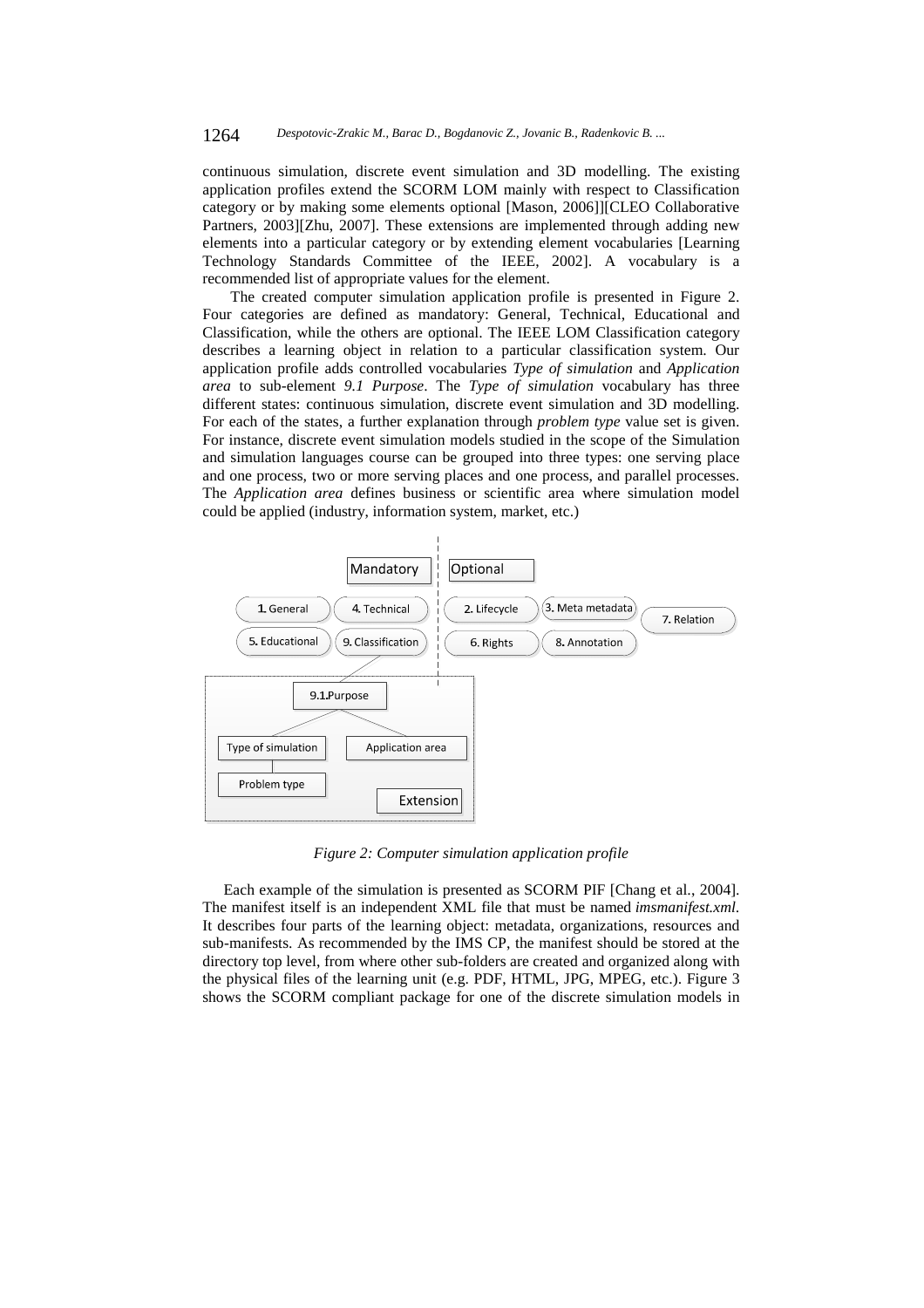the implemented repository. The model is related to computer network simulation. The manifest file based on described application profile is presented in the right part of the Figure 3.



*Figure 3: Example of simulation model as SCORM package* 

All simulation models are stored as SCORM packages in our web repository. Each simulation model is a zip file that can be accessed via the web application or integrated in the Moodle LMS.

### **3 Design and implementation**

The main component of the web environment for learning and teaching simulation is the FONWEBGPSS. This web application provides a user-friendly environment for modelling and simulation in the area of discrete event systems. Using the application, students are able to create and adjust simulation models, execute simulation and perform a simulation results analysis in a web page. Particular features of the web application include: improved performance of the teaching activities, integration of all the activities in the teaching process, studying simulation by a variety of real models, a simple way of learning simulation that is accessible to all students at any moment, an interactive environment with a resident editor, processor and result analyzer, fast and easy model debugging, different views and analysis of simulation results.

# **3.1 Application development process**

The process of FONWEBGPSS web application development is shown in Figure 4. After analyzing the requirements and designing the architecture of the system, each component of the system has been implemented and tested. The final phase in web application development was the integration with the Moodle LMS.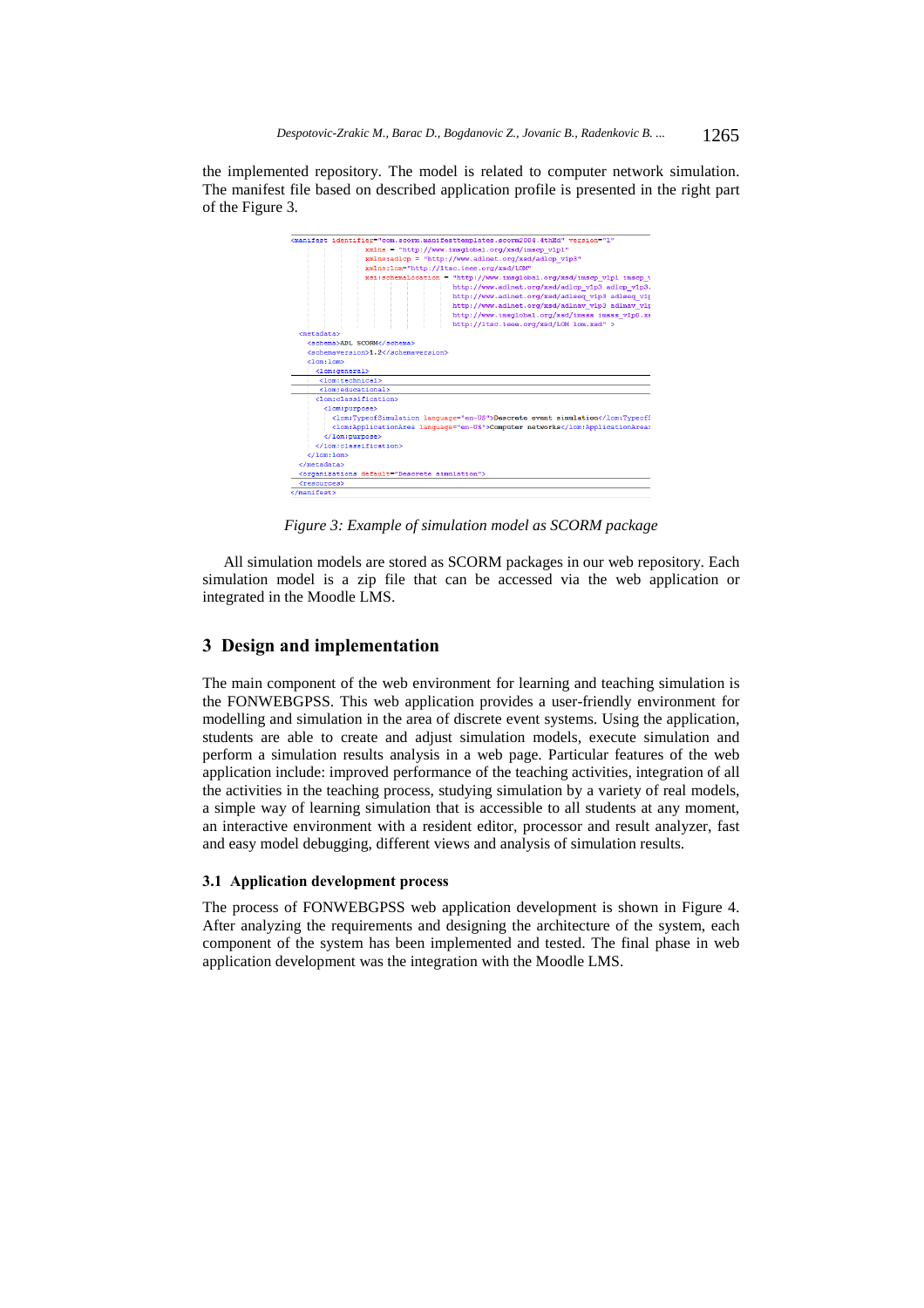

*Figure 4: FONWEBGPSS development process* 

The most important requirement in the FONWEBGPSS application design was that all functionalities from the desktop version of the software GPSS/FON had to be kept. The goal was to deliver the existing functionalities through a new web interface. The new application had to use the same simulator code as the old one [Radenkovic and Markovic, 1999].

# **3.2 Conceptual model of the application architecture**

The architecture of the proposed environment for learning simulation is presented in Figure 5. The FONWEBGPSS application was developed with respect to modern principles of software development.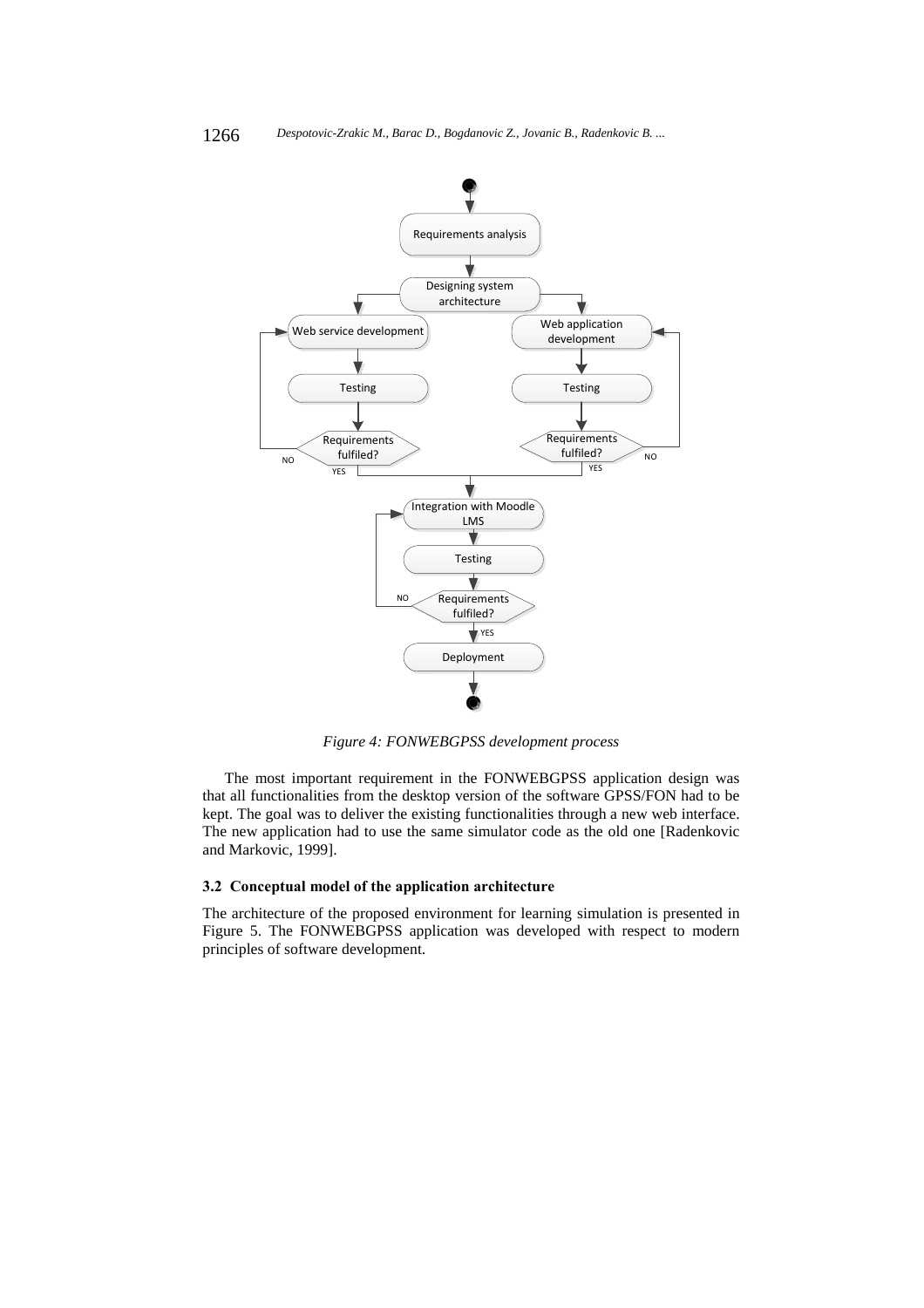

*Figure 5: Architecture of the web based environment for learning simulation* 

The main components of the system are: the FONWEBGPSS application, the Moodle LMS, the web service for performing simulation, and the web service for integration with the Moodle LMS. The users' requests are created on a web page and submitted to the application logic tier. The key part of the application is the component marked as FONWEBGPSS (Figure 5). This component implements all the features of the application. It is responsible for the following tasks: receiving users' requests, communication with the database, managing application features, invoking web services that perform simulation, receiving simulation results, sending data to the component that draws simulation statistics. Dynamic web technologies (ASP.NET, ADO.NET, XML) were used in the implementation of application logic tier. The code is written in C#. The interface toward the FONWEBGPSS Web service component, Google Chart API wrappers, the DataSet access to data base and the class for generating diagrams are implemented through additional classes.

The web service for simulation is a Delphi2007 project that consists of two components: web service and GPSS library. The web service tier receives the data sent from the application logic tier and calls the method that executes simulation. One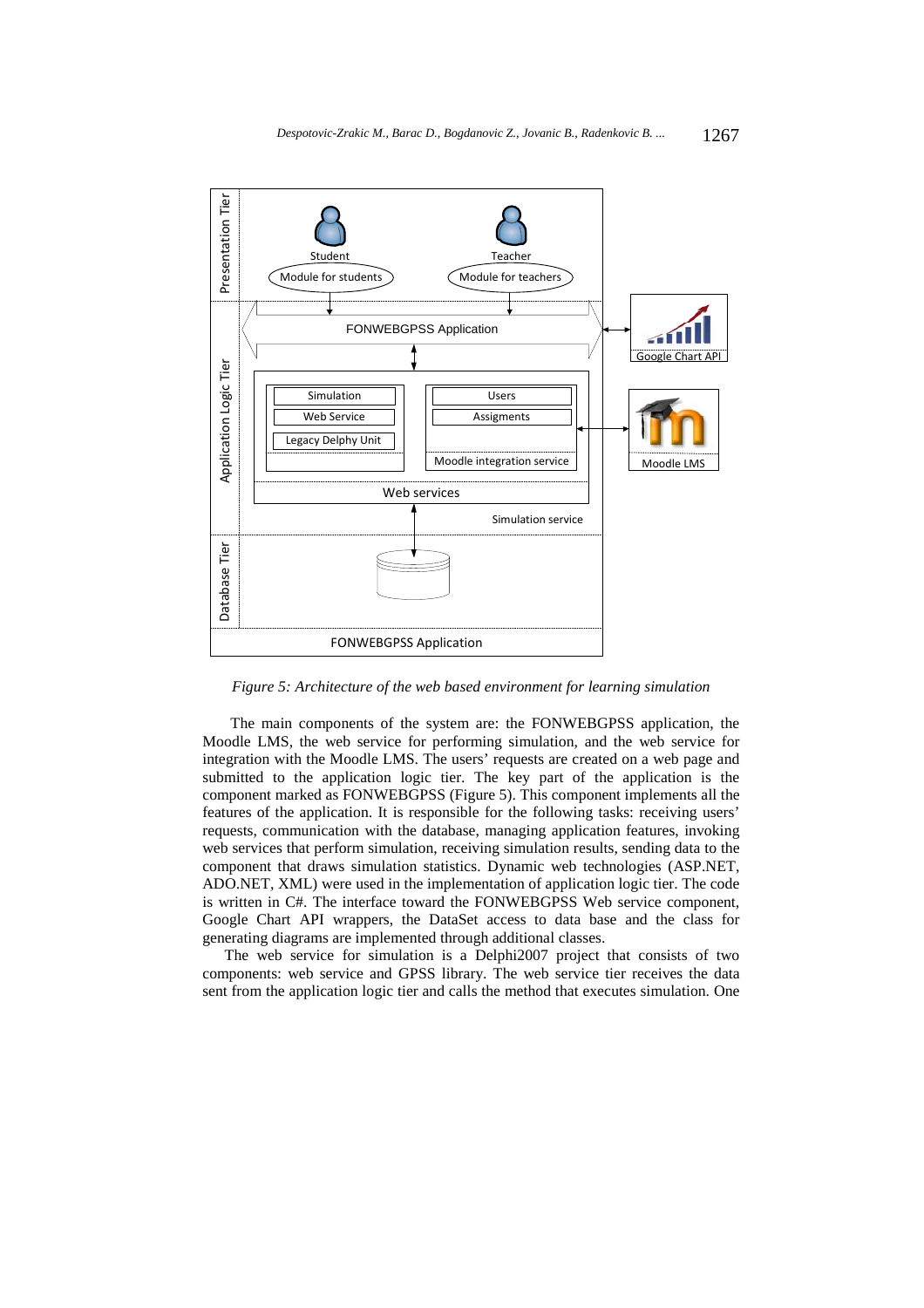### 1268 *Despotovic-Zrakic M., Barac D., Bogdanovic Z., Jovanic B., Radenkovic B. ...*

of the units in the web service contains the implementation of the web method that starts the simulation and forwards the results to the application logic layer in the XML format. The GPSS library contains an original GPSS code. The original GPSS files were transformed from the Pascal to the Delphi language files. The FONWEBGPSS simulator is derived from an older version of the GPSS/FON simulator and integrated into the web service. The Web service implements a three-phase simulation [Radenkovic and Markovic, 1999].

#### **3.4 Integration with Moodle LMS**

The integration between the FONWEBGPSS and the Moodle LMS is implemented with respect to three aspects: user accounts, processes and learning resources (Figure 6).



*Figure 6: Integration of FONWEBGPSS application and Moodle LMS* 

The integration of user accounts is based on the LDAP (Lightweight Directory Access Protocol). The FONWEBGPSS application and Moodle LMS use the same resource for managing user profiles and a single-sign on is implemented. When a user logs into Moodle, they are automatically logged into the FONWEBGPSS, and viceversa. The user roles are synchronized in both applications. In this way, if the user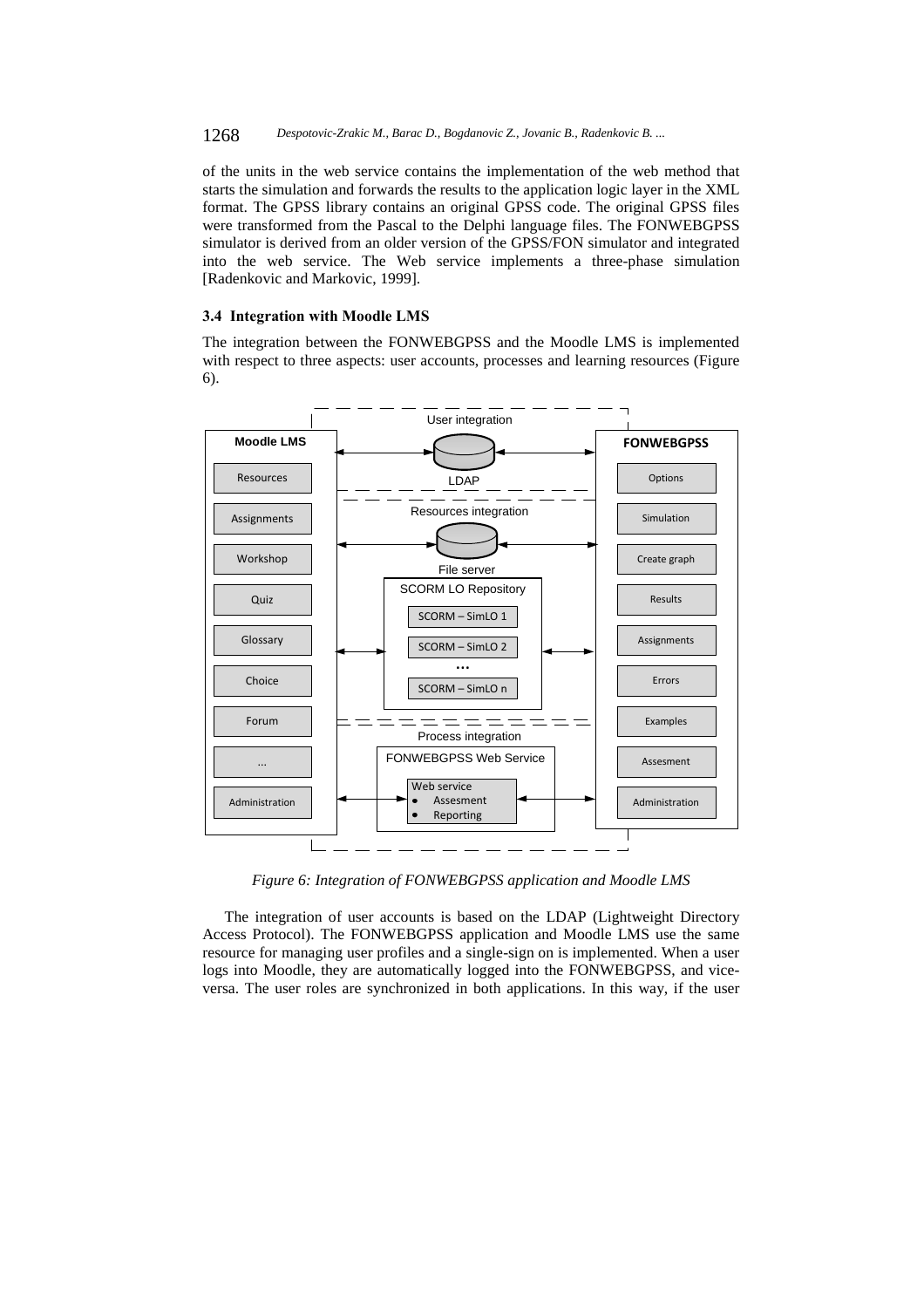gets a role (student, administrator, and teacher) in the Moodle, they get the same role in the FONWEBGPSS.

The process integration is reflected in the coordination of learning activities within the FONWEBGPSS and the Moodle LMS. The application is placed on the main page of the Moodle course, Simulation and simulation languages, as an additional module (Figure 7.). This module is available for all students that attend the courses. By clicking on the FONWEBGPSS link in the upper right corner of the page, students and teachers are redirected to the start page of the FONWEBGPSS application.



*Figure 7: Homepage of the Simulation and simulation language course with FONWEBGPSS module* 

When a student submits their homework within the application, it can be seen in the Moodle LMS, too. Teachers can choose whether they want to assess students' assignments in the Moodle course or directly in the FONWEBGPSS. The process related to assignments upload and assessment is presented in Figure 8. The diagram shows the sequence of actions and the data synchronisation.

All data about students' results within the application are available via the Moodle LMS. This enables teachers to perform different statistic analyses related to students' activities.

Considering the resource integration, the learning object repository has been created according to the adjusted SCORM model described in section 2.1. The FONWEBGPSS application provides students with a lot of examples of simulation models. All the models are implemented as SCORM PIF and stored in the learning object repository. These files are SCORM compliant, so they can be easily integrated in the Moodle LMS. Further, when students upload their assignments within the FONWEBGPSS application, a text file that contains the programme code is automatically created. The file is stored in the appropriate Moodle LMS directory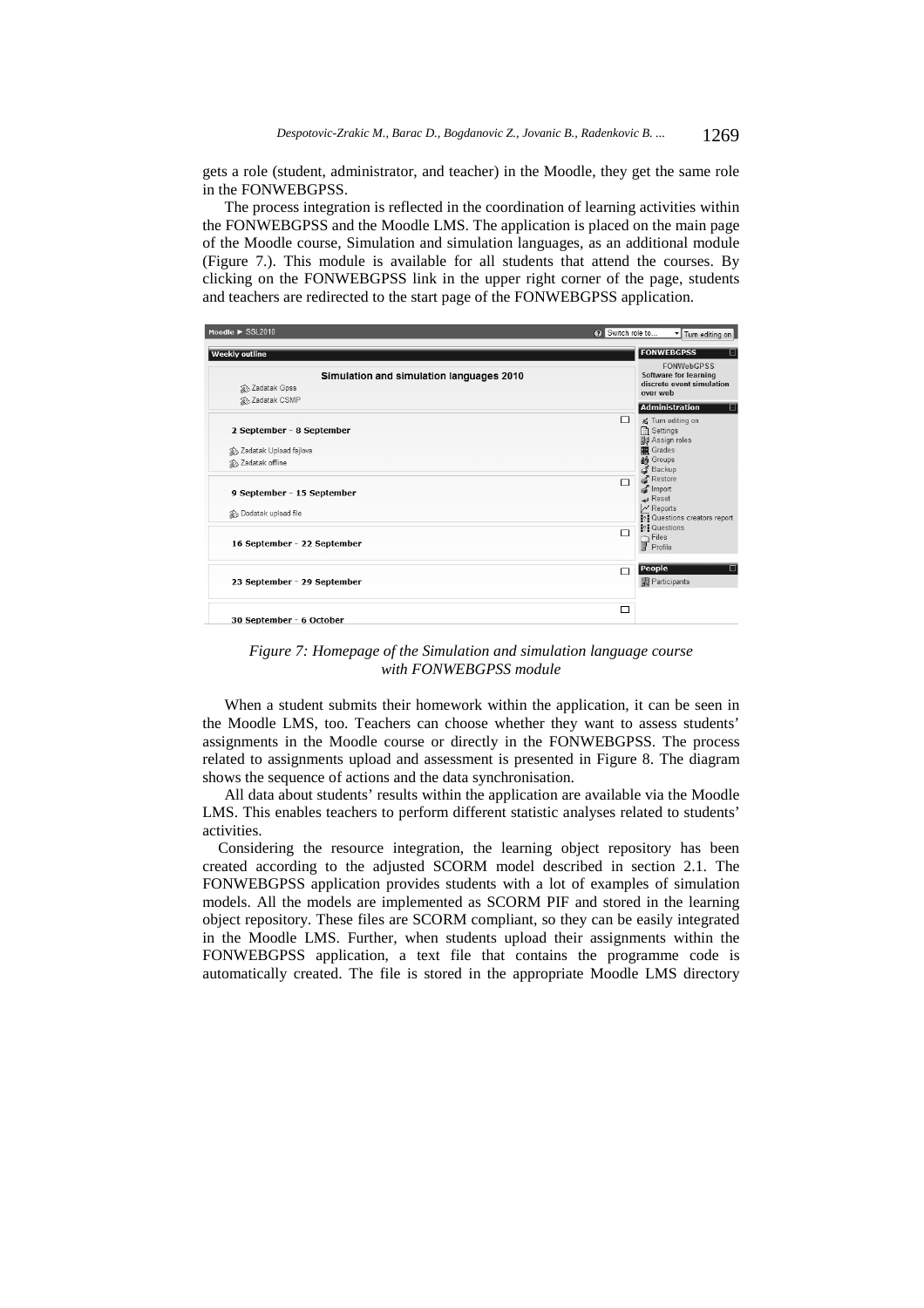where all the other files related to students' work and assignments in the Moodle LMS are commonly stored.



*Figure 8: Integration of Moodle LMS and FONWEBGPSS application within process related to assignments upload and assessment* 

# **3.5 Platform**

The FONWEBGPSS application is used by more than 200 students each semester. Accordingly, it requires powerful hardware and software resources, particularly two web services for integration with the Moodle LMS and simulation execution. The FONWEBGPSS application is hosted on Windows Server 2008; it runs on IIS 6.0 web server, while the database is created in SQL Server 2005. On the other hand,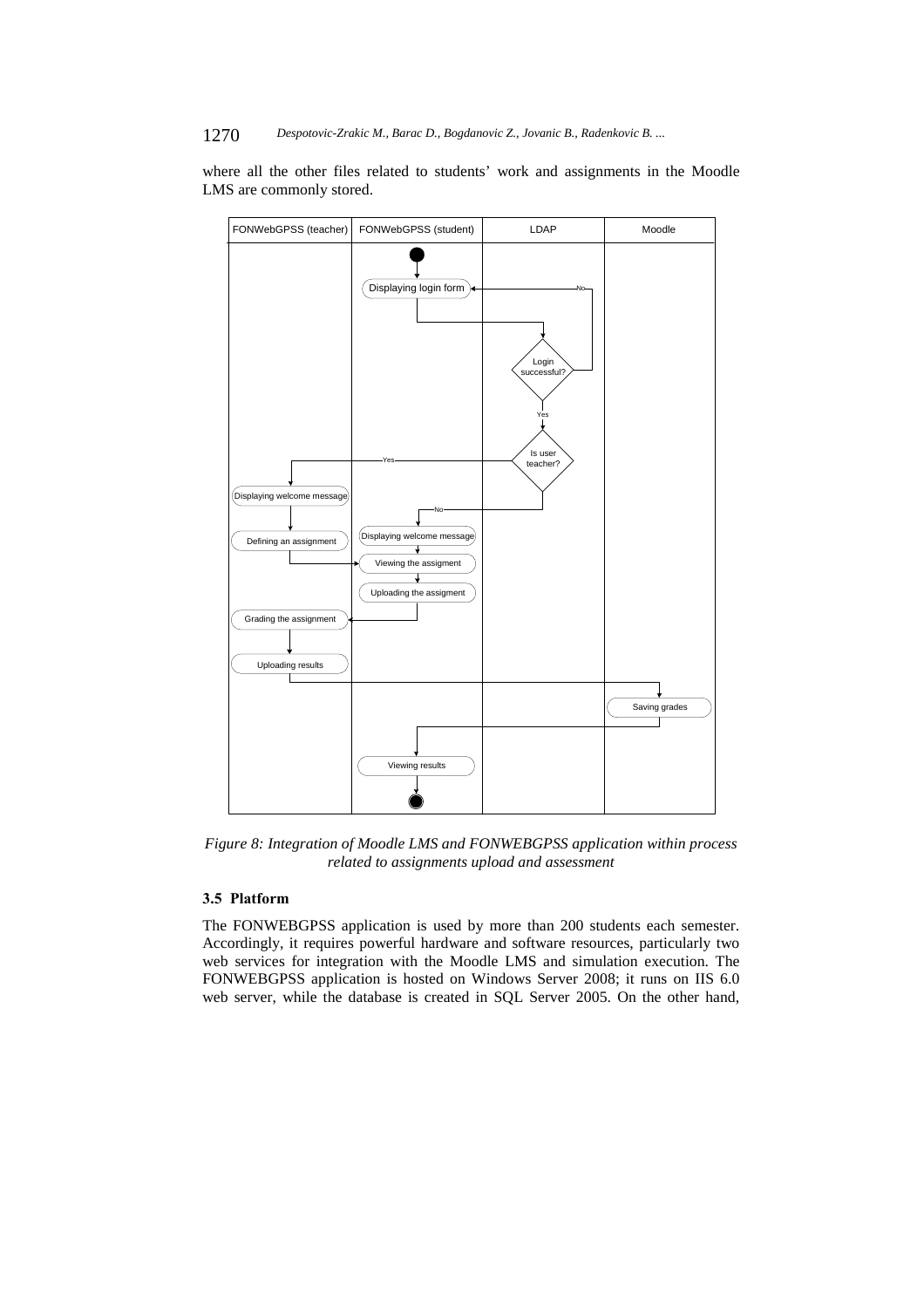Moodle is hosted on the Linux platform, the Apache web server and uses a MySQL database.

The FONWEBGPSS application and two web services are hosted on the cloud computing infrastructure of the Laboratory for Simulation. Cloud computing is an area of computing where IT scalable capacity is provided in the form of services delivered via the Internet. A private cloud has been developed as infrastructure for our e-learning system. The private cloud is deployed using the following: Centos 6.1 64bit – Operating system, Xen – hypervisor, OpenNebula – virtual infrastructure management system, MooseFS – distributed file system, Ganglia – automated monitoring system, Haizea – an open source lease management architecture which enables the provision of resources required for teaching and laboratory exercises. The private cloud consists of the server that hosts all described software tools and physical computers (nodes) and their recourses.

### **3.6 User interface**

The FONWEBGPSS features are grouped into two parts: a module for teachers and a module for students. The course teacher can create and test simulation models, assess students' works, and perform different types of statistical analysis. Further, teachers can also do common system administration tasks such as: managing grades, user accounts, etc. These options are placed in the main menu (upper part of the window).

The part of the module for teachers with options for managing resources within the simulation learning object repository is shown in Figure 9. There is a list of existing examples in the repository. The teacher can add, edit or remove examples. Furthermore, teachers can view students' submissions, perform simulation and check results by a simple click on the student's simulation model. The teachers' work is more efficient in comparison with the old desktop application, because all actions can be performed in only a few clicks.



| <b>NAZIV</b>                |             |               |
|-----------------------------|-------------|---------------|
| Computer network simulation | <b>EDIT</b> | <b>DELETE</b> |
| Bakery simulation           | <b>EDIT</b> | <b>DELETE</b> |
| <b>City Transport</b>       | <b>EDIT</b> | <b>DELETE</b> |
| Exam simulation             | <b>EDIT</b> | <b>DELETE</b> |
| Aeroport simulation         | <b>EDIT</b> | <b>DELETE</b> |
| Production line             | <b>EDIT</b> | <b>DELETE</b> |
| Supermarket simulation      | <b>EDIT</b> | <b>DELETE</b> |

*Figure 9: Module for teachers*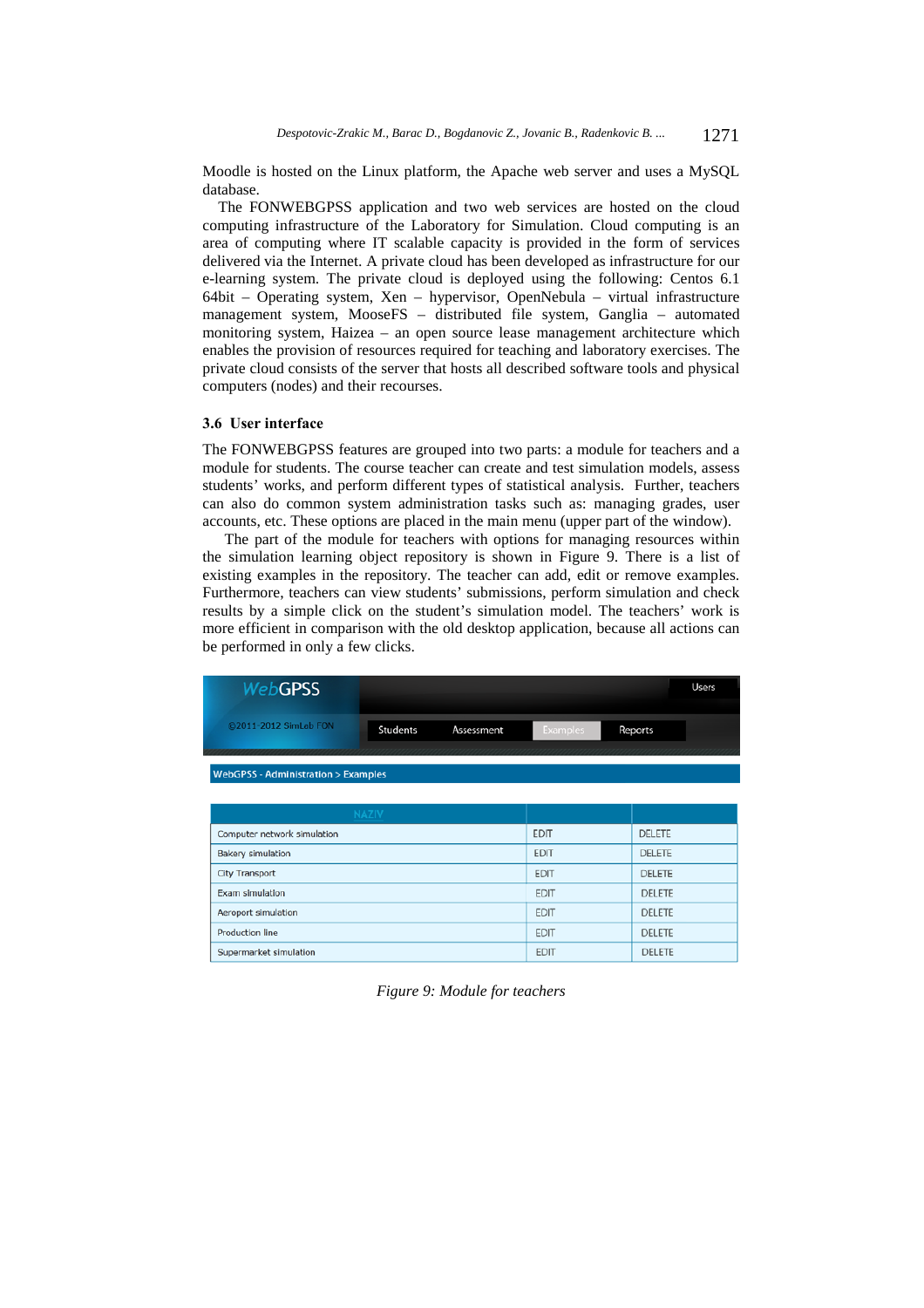#### 1272 *Despotovic-Zrakic M., Barac D., Bogdanovic Z., Jovanic B., Radenkovic B. ...*

Provided within the module for students are options for creating and testing simulation models, performing simulation, configuring graphical environment, and analysing simulation results. When students finish simulation projects, they can submit their works via the application and view grades later. After logging into the application, the student creates a verbal model in the Description Tab of the web page shown in Figure 10.

Figure 10 also shows the icon for opening source code editor, located in the upper left corner of the page, and the main menu of the application organized respectively in tabs: Source code editor, Results, Errors, Tables, Graphs, Description.

| Simulacile  |                |        |                         | $= 0 x$                                                                                                                                                                                                                                                                                                                                                                                                                                                                                                                                                                                                                                                                                                  |  |
|-------------|----------------|--------|-------------------------|----------------------------------------------------------------------------------------------------------------------------------------------------------------------------------------------------------------------------------------------------------------------------------------------------------------------------------------------------------------------------------------------------------------------------------------------------------------------------------------------------------------------------------------------------------------------------------------------------------------------------------------------------------------------------------------------------------|--|
| Source code | <b>Results</b> | Errors | <b>Tables</b><br>Graphs | Description                                                                                                                                                                                                                                                                                                                                                                                                                                                                                                                                                                                                                                                                                              |  |
|             |                |        |                         | Three computers are connected within network. They have same priority for printing documents on a laser printer. First computer sends files<br>every Tc1 sec, while this time is uniformly distributed over the interval from 80 to 450 seconds. Second computer sends files every Tc2<br>seconds with distribution desrcibed in the table 1. Third printer sends files in according to Poisson process with mean value of 140sec.<br>Files that are to be printed, could be form one to 15 pages long, with each of these values are equally probable.<br>Files passed to the printer are stored in the printer buffer with maximum capacity of 35 pages. Before saying the file, the printer checks if |  |

*Figure 10: Module for students – Description tab* 

A student creates a GPSS model by typing GPSS commands in the source code editor (Figure 11). The central part of the window is reserved for typing the source code using GPSS commands and comments. The code editor is enriched with an AJAX autosuggest feature. When the student starts to type a command in the editor, the application itself suggests available commands related to the typed letters. Under the source code editor, there is a drop-down list where student can choose from the predefined types of problems, and below this option, there is a textbox where the title of the problem should be typed.

After the simulation model is created and all the required data are provided, the simulation can be executed by selecting the option (button) *simulate*.

Finally, the student gets a notice about whether the simulation succeeded or failed. If there are any syntax errors, the student will get an error message. If there are no syntax errors, results are displayed in the Results tab (Figure 11). By default, results are presented in the text format. However, students are enabled to view the simulation results in the form of tables or charts. The Google Chart API technology was used for drawing charts and statistics within the web page.

A chart can be created for every storage, queue, table or other GPSS concept used in the model (Figure 12). Students can select the type of the chart (line chart or histogram) and the data that will be shown on the chart. Various variables of the simulation model can be presented, such as: average utilization, average contents, number of entries and average time per transaction for each storage and queue in the model. The data value can be presented through frequencies, percents and cumulative percents, for each table.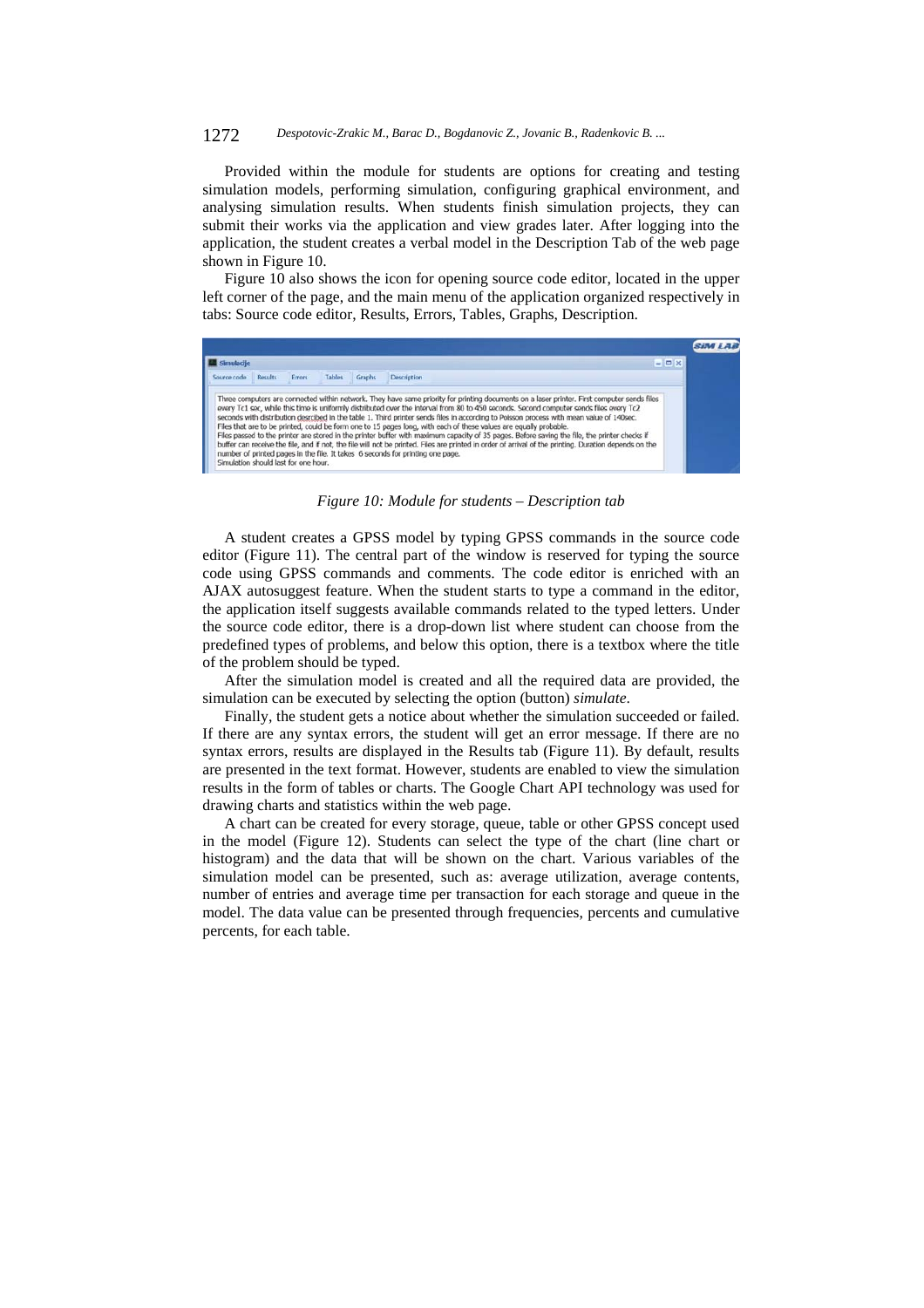| Simulacije                                                                                                                                                                                                                                                                                                                                                                                                                                                                                                                                                                                                                          |                |        |                               |                                                                                                                                                 |                                                                                                                                                                                                                                                                                                                                                                                                                                                                                                                                                                                                             | $ \Box$ $\times$ |
|-------------------------------------------------------------------------------------------------------------------------------------------------------------------------------------------------------------------------------------------------------------------------------------------------------------------------------------------------------------------------------------------------------------------------------------------------------------------------------------------------------------------------------------------------------------------------------------------------------------------------------------|----------------|--------|-------------------------------|-------------------------------------------------------------------------------------------------------------------------------------------------|-------------------------------------------------------------------------------------------------------------------------------------------------------------------------------------------------------------------------------------------------------------------------------------------------------------------------------------------------------------------------------------------------------------------------------------------------------------------------------------------------------------------------------------------------------------------------------------------------------------|------------------|
| Source code                                                                                                                                                                                                                                                                                                                                                                                                                                                                                                                                                                                                                         | <b>Results</b> | Errors | <b>Tables</b>                 | Graphs                                                                                                                                          | <b>Description</b>                                                                                                                                                                                                                                                                                                                                                                                                                                                                                                                                                                                          |                  |
| $\Box$                                                                                                                                                                                                                                                                                                                                                                                                                                                                                                                                                                                                                              | r              | E      |                               | a                                                                                                                                               |                                                                                                                                                                                                                                                                                                                                                                                                                                                                                                                                                                                                             |                  |
| Source code                                                                                                                                                                                                                                                                                                                                                                                                                                                                                                                                                                                                                         |                |        |                               |                                                                                                                                                 |                                                                                                                                                                                                                                                                                                                                                                                                                                                                                                                                                                                                             |                  |
| <b>SIMULATE</b><br><b>GENERATE 265,185</b><br><b>TRANSFER, SKOK</b><br><b>GENERATE FN\$KOM2</b><br><b>TRANSFER, SKOK</b><br>GENERATE 140, EN\$EXPO<br><b>TRANSFER, SKOK</b><br><b>SKOK ASSIGN 1, VSSTR</b><br>SAVEVALUE BUF+,P1<br>TEST LE X\$BUF, X\$MAXBUF, STOP<br>QUEUE PRINTQUEUE<br>PRINT SEIZE PRINTER<br>DEPART PRINTQUEUE<br><b>TABULATE REDOVI</b><br><b>ADVANCE VSVRSTAM</b><br>SAVEVALUE BUF-, P1<br>SAVEVALUE BREAJLA+,1<br>SAVEVALUE UKSTRANA+, P1<br><b>RELEASE PRINTER</b><br><b>TERMINATE</b><br>STOP SAVEVALUE BUF-, P1<br><b>TERMINATE</b><br>GENERATE 3600<br><b>TERMINATE 1</b><br><b>INITIAL X\$MAXBUF,35</b> |                |        | leave queu<br>buffer capacity | simulation begin<br>number of document pages<br>queue for prinitng<br>record printing queue<br>printing document<br>timer - simulation lasts 1h | generating documents from computer no. 1<br>transfer document from computer no.1 to label SKOK<br>generating documents from computer no. 2<br>transfer document from computer no.1 to label SKOK<br>generating documents from computer no. 3<br>transfer document from computer no.1 to label SKOK<br>increase number of pages in buffer<br>can buffer accept a document? if not, go to label STOP<br>remove P1 pages from buffer<br>ukupan broj fajlova se povecava za 1<br>ukupan broj odstampanih strana se povecava za broj strana<br>remove transaction from simulation<br>remove P1 pages from buffer |                  |
| Example - type                                                                                                                                                                                                                                                                                                                                                                                                                                                                                                                                                                                                                      |                |        |                               |                                                                                                                                                 |                                                                                                                                                                                                                                                                                                                                                                                                                                                                                                                                                                                                             |                  |
| Paralelni procesi (dva ili više) koji se moraju sinhronizovati.                                                                                                                                                                                                                                                                                                                                                                                                                                                                                                                                                                     |                |        |                               |                                                                                                                                                 |                                                                                                                                                                                                                                                                                                                                                                                                                                                                                                                                                                                                             | v                |
| Example - name                                                                                                                                                                                                                                                                                                                                                                                                                                                                                                                                                                                                                      |                |        |                               |                                                                                                                                                 |                                                                                                                                                                                                                                                                                                                                                                                                                                                                                                                                                                                                             |                  |
| Computer network simulation                                                                                                                                                                                                                                                                                                                                                                                                                                                                                                                                                                                                         |                |        |                               |                                                                                                                                                 |                                                                                                                                                                                                                                                                                                                                                                                                                                                                                                                                                                                                             |                  |
|                                                                                                                                                                                                                                                                                                                                                                                                                                                                                                                                                                                                                                     |                |        |                               |                                                                                                                                                 | Simulirai                                                                                                                                                                                                                                                                                                                                                                                                                                                                                                                                                                                                   |                  |
|                                                                                                                                                                                                                                                                                                                                                                                                                                                                                                                                                                                                                                     |                |        |                               |                                                                                                                                                 |                                                                                                                                                                                                                                                                                                                                                                                                                                                                                                                                                                                                             |                  |

*Figure 11: Module for students - Source code editor* 



*Figure 12: Module for students - Results in the form of graphs*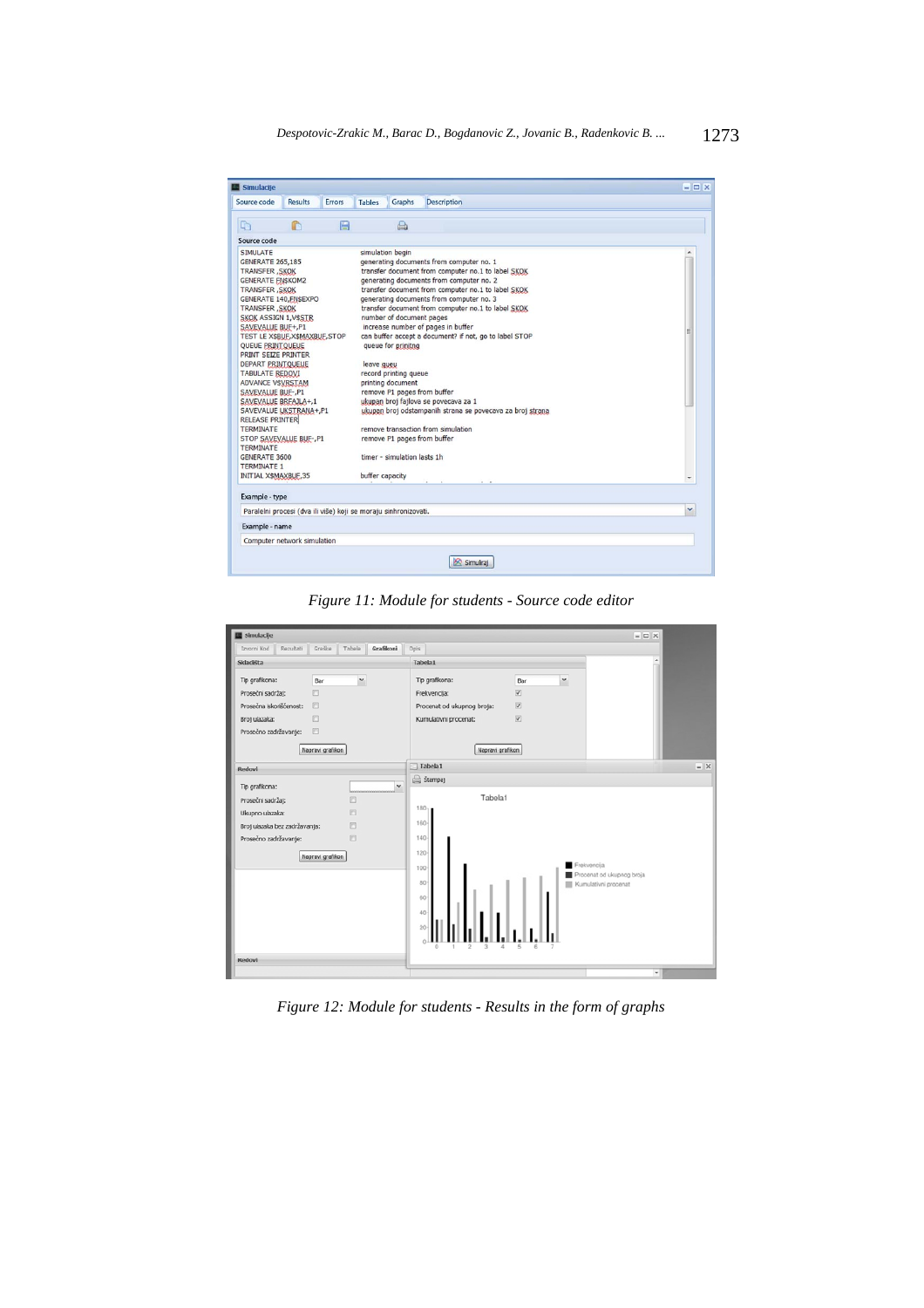### **4 Evaluation**

This study aims to investigate the extent to which the implementation of the FONWEBGPSS application impacts the students' results on knowledge tests in the area of discrete simulation. The experiment was conducted during the spring semester in the school year 2011/12 on a sample of 60 undergraduate students of the Faculty of Organizational Sciences, University of Belgrade. Students who attended the Simulation and simulation languages course were randomly divided into experimental (30 students) and control groups (30 students). The sample included 40% female and 60% male students. All students, both experimental and control groups had a block of lectures related to the course topics presented in the traditional way. Then, the students from the experimental group attended labs through the e-learning system and the FONWEBGPSS application integrated in the system, while the students from the control group attended labs using the old GPSS/FON application. Finally, students were given a knowledge test.

In order to measure the research results, we have used the knowledge test that students take at the end of semester and a questionnaire for students. In the knowledge test, students solve problems from the area of discrete systems modelling and simulation. A typical task in the test includes the following requirements: creating simulation model, verbal description of created model, and, editing simulation model and adjusting it to specific requirements. The test we applied in the experiment is a standard test used for testing students for more than five years. The students in the experimental group took the final test using the FONWEBGPSS applications, while the control group students took the final test in the standard form, i.e. on paper.

The students also completed a questionnaire after taking the exam. The aim of the questionnaire was to gather data about students' impressions of the FONWEBGPSS application. We wanted to assess the level of gained knowledge in the area of discrete system simulation, the FONWEBGPSS application quality and the impact of the FONWEBGPSS application on the overall learning process outcome.

A descriptive comparative statistics of results achieved on knowledge test is presented in Table 1 (N=30 for each group).

|                       | <b>Experimental</b><br>group | Control group |
|-----------------------|------------------------------|---------------|
| Mean                  | 8.97                         | 8.43          |
| <b>Std. Deviation</b> | 0.928                        | 1.406         |

*Table 1: Mean and Std. Deviation for knowledge test* 

The results show that there is a larger number of students from experimental group that achieved high marks in comparison with the number of students from the control group.  $F(2,58)=7.7036$  (p<0.05). The results also show that the following factors had an impact on the students' results: *average mark*, i.e. students that achieved good results in the past, got high marks on knowledge test in the area of discrete simulation (F(2,58)= 4.498 (sig.=0.11<0.05)); *the time student spends in learning during the semester,* i.e., students that learn more frequently achieved better results on test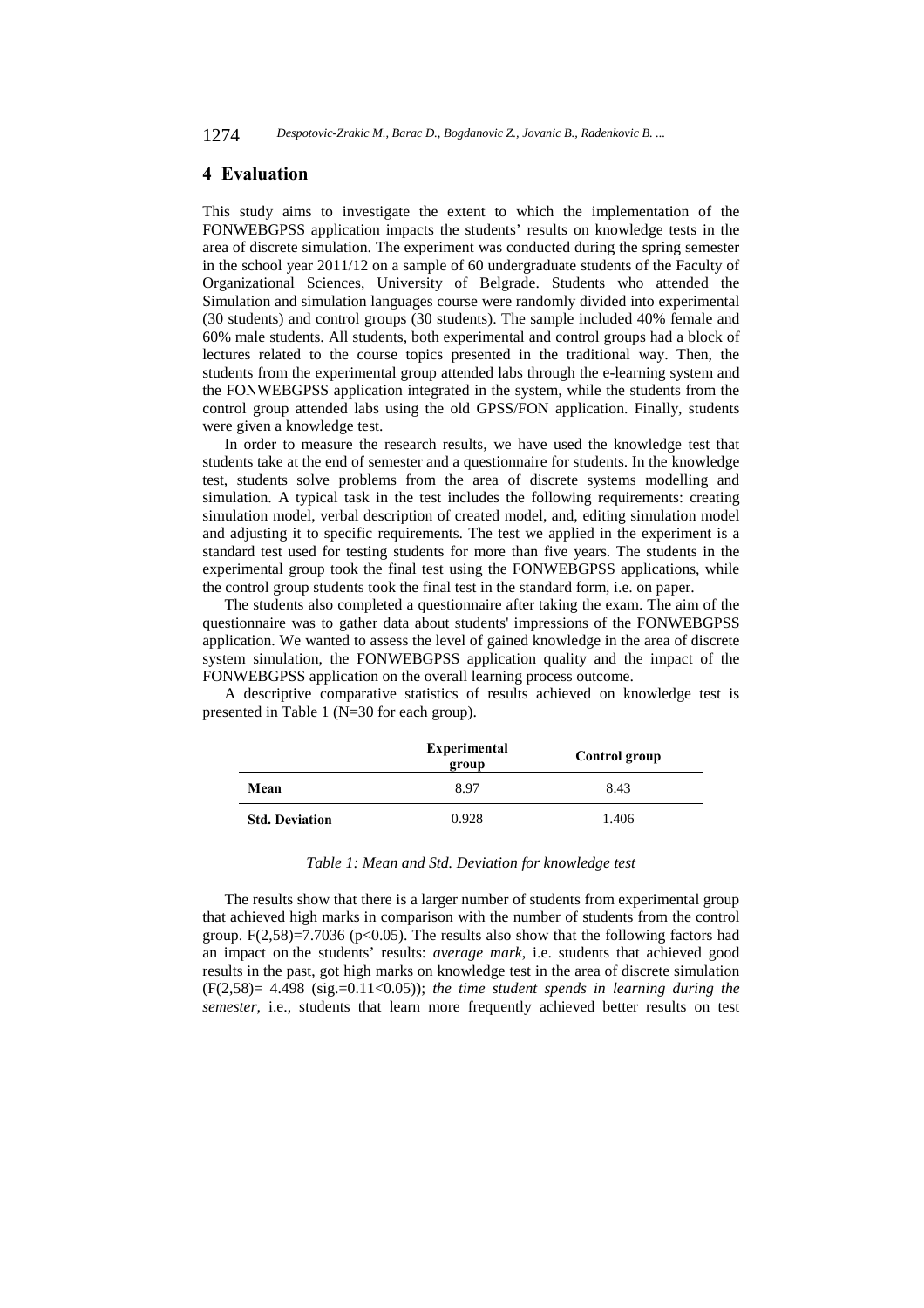(F(2,58)=2.824 sig.=0.048<0.05)); *the type of learning material student use in studying*. i.e. research results showed that students who learned using video presentations achieved best results on the test  $(F(2,58)=1.682, (sig.=0.49<0.05))$ .

However, the analysis of results shows that the factors related to the frequency of using information and communication technologies (hereinafter ICT) (F(2,58)= 0.346, (sig.= 0.793>0.05)) and *LMS in learning* (F(2,58)= 0.393, (sig.= 0.759>0.05)) do not have an impact upon the results the students achieved. This result can be explained by the fact that quite a large number of students use the ICT and LMS in the learning process every day.



*and learning experience(in %)* 

Further, parameters such as: *the number of examples studied before an exam* (F(2,58)= 0.396, (sig.= 0.757>0.05)), *attendance in class* (F(2,58)= 0.822, (sig.= 0.594 $>0.05$ )), and *the time spent in pre-exam preparation tasks* ( $F(2,58)=0.576$ , ( $sig=$ 0.636>0.05)), did not have an impact on the students results. Thus the only factor related to the learning habits that had an impact on the students' achievement was the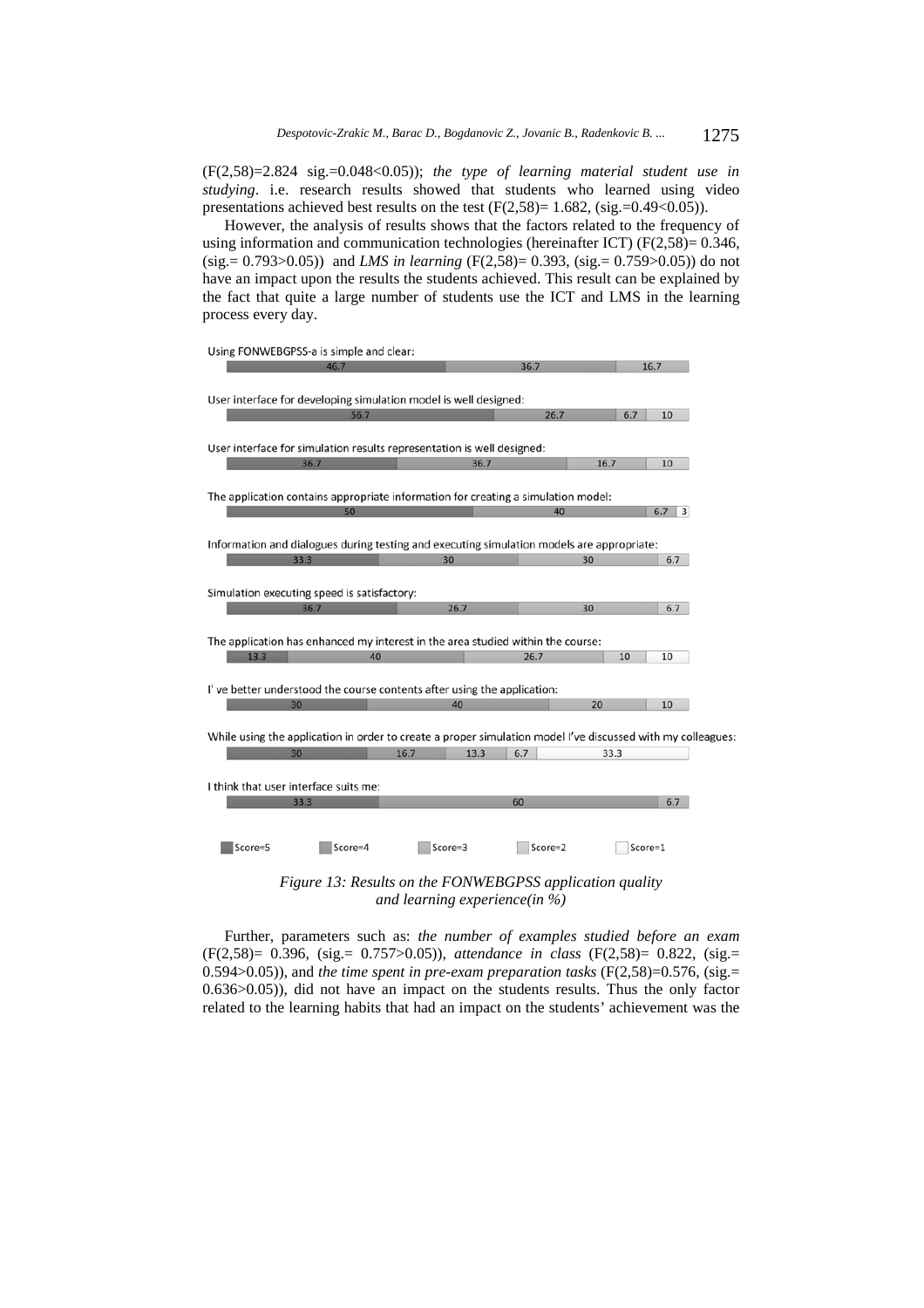time spent in learning during the semester. Better results on knowledge test in the area of discrete simulation were achieved by students that studied the learning materials on a more frequent basis. This conclusion suggests that students should be motivated to work more often through projects and other tasks during the semester.

The following variables were used to assess the FONWEBGPSS quality and impact on learning outcomes: the quality of user interface applications, the user interface design, the quality of the application features, the application speed, the students' interest in the area of study, their understanding of the course content, and the collaboration among students. Figure 13 shows the percentage of students' scores for each question (5-highest; 1-lowest). The total of 30 students filled the questionnaire. On the basis of the research results, a conclusion can be drawn that students are generally satisfied with the user interface. However, the speed of the simulation execution is not at the highest level, and the presentation of the simulation results can be improved. Students have found that the application does not encourage discussion and collaboration, so these aspects of the application should be improved.

# **5 Conclusion**

Numerous studies emphasized the benefits of web-based simulation [Byrne et al., 2010]. There has been a significant amount of research related to the development of tools and applications that enable a simulation execution via the web. This study describes an approach to fostering the process of e-learning and teaching simulation. Students and teachers were provided with effective and comprehensive tools for creating, storing and executing discrete system simulation models via a web application. The main contribution of the study is reflected in the web-based environment for learning discrete event simulation that enabled a seamless integration of the FONWEBGPSS web application into the e-learning system. The integration of these two solutions was implemented on three levels: users, processes and learning resources. So far, not many attempts have been made to integrate a simulation tool into the e-learning process [Byrne et al., 2010]. Mainly, researches focus only on simulation performances and application features, but not on learning outcomes [Kincaid and Westerlund, 2009]. The evaluation results show that students had achieved better results in studying simulation when using the FONWEBGPSS application integrated into the e-learning system than when learning in the traditional way. Students rated the application interface and features very highly. Further, we proposed a tailored IEEE LOM profile for learning simulation. The Web repository of the SCORM compliant simulation models was provided within the application.

However, a few constraints related to using of the web application in the elearning process have been noticed. The application did not have a positive impact on the level of students' collaboration. The provided web environment for learning simulation did not enhance students' interest in the area studied within the course. Accordingly, the future research is primarily directed toward the development of additional features for collaboration, as well as towards providing interactive graphical elements and introducing edutainment concepts that would enable students to learn in a more interesting way. Finally, the application performances should be improved by an overall use of cloud computing infrastructure.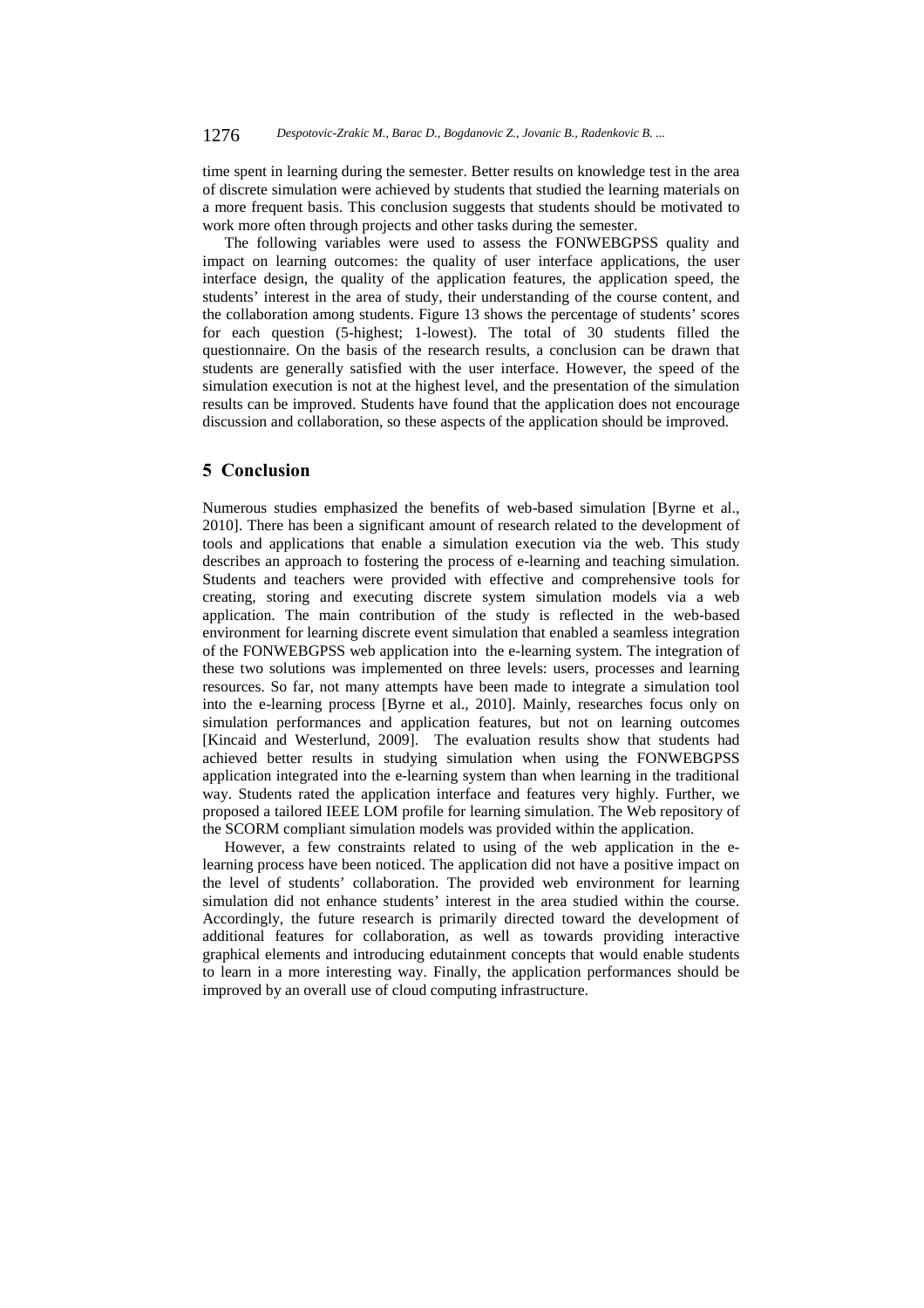# **Acknowledgment**

The authors are thankful to Ministry of Education and Science of Republic of Serbia for the financial support, grant number 174031.

# **References**

[Abed et al., 1985] Abed, S.Y., Barta T.A., mcRoberts K.L.: "A qualitative comparison of three simulation languages: GPSS/H, SLAM, SIMSCRIPT", Comput. Ind. Eng., 9, 1 (1985) 35-43.

[Atri et al., 2008] Atri, A., Breitenecker F., Nagele N., et al.: "Distributed discrete simulation on the web", Proc. of EMSS 2008, Amantea, Italy, (2008) 392-397.

[Banks et al., 2010] Banks, J., Carson J.S., Nelson B.L., Nicol D.M.: "Discrete-Event System Simulation 5th Ed"; Prentice Hall (2010)

[Byrne et al., 2010] Byrne, J., Heavey C., Byrne P.J.: "A review of Web-based simulation and supporting tools", Simul. Model. Pract. Th. 18, 3 (2010) 253-276.

[Chang et al., 2004] Chang, W.C., Hsu, H.H., Smith, T.K., Wang, C.C.: "Enhancing SCORM metadata for assessment authoring in e-Learning", J. Comput. Assist. Lear., 20, 4 (2004) 305- 316.

[Charalambides, 1984] Charalambides L.C.: "The development of complex GPSS programs: An empirical assessment", Comput. Ind. Eng., 8, 2 (1984) 153-163.

[Chisman, 1993] Chisman, J.A.: "Introduction to simulation modeling using GPSS/PC", Computers & Operations Research, 20, 5 (1993) 557.

[CLEO Collaborative Partners, 2003] CLEO Collaborative Partners: "CLEO Extensions to the IEEE Learning Object Metadata", Version 1.1, CLEO White Paper CLEO001, (2003).

[Cox, 1991] Cox, S.W.: "GPSS World: a brief preview", Proc. of the 1991 Winter Simulation Conference, Phoenix, USA (1991) 59-61.

[Dondi, 2009] Dondi, C.: Innovation and Quality in e-Learning: a European Perspective, Journal of Universal Computer Science, 15, 7 (2009) 1427-1439.

[Fonseca et al., 2009] Fonseca, P., Juan A.A., Pla L.M. et al: "Simulation education in the internet age: some experiences on the use of pure online and blended learning models", Proc. of the 2009 Winter Simulation Conference, Austin, USA (2009) 299-309.

[Gaffney, et al. 2010] Gaffney, C., Dagger D., Wade V.: "Authoring and Delivering Personalised Simulations – an Innovative Approach to Adaptive eLearning for Soft Skills", Journal of Universal Computer Science, 16, 19 (2010), 2780-2800

[Granlund et al., 2000] Granlund, R., Berglund E., Eriksson H.: "Designing web-based simulation for learning", Future Gener. Comp. Sy., 17, 2 (2000) 171–185.

[Kincaid and Westerlund, 2009] Kincaid, J.P., and Westerlund K.K.: "Simulation in education and training", Proc. of the 2009 Winter Simulation Conference, Austin, USA (2009) 273-280.

[Kuljis and Paul, 2000] Kuljis, J., Paul R.J.: "A review of web-based simulation: whither we wander?" Proc. of the 32nd conference on Winter simulation, Orlando, USA (2000) 1872-1881,

[Kuljisand, 2003] Kuljis J., Paul R.J.: "Web-based discrete event simulation models: Current states and possible futures", Simulat. Gaming, 34, 1 (2003) 34-39.